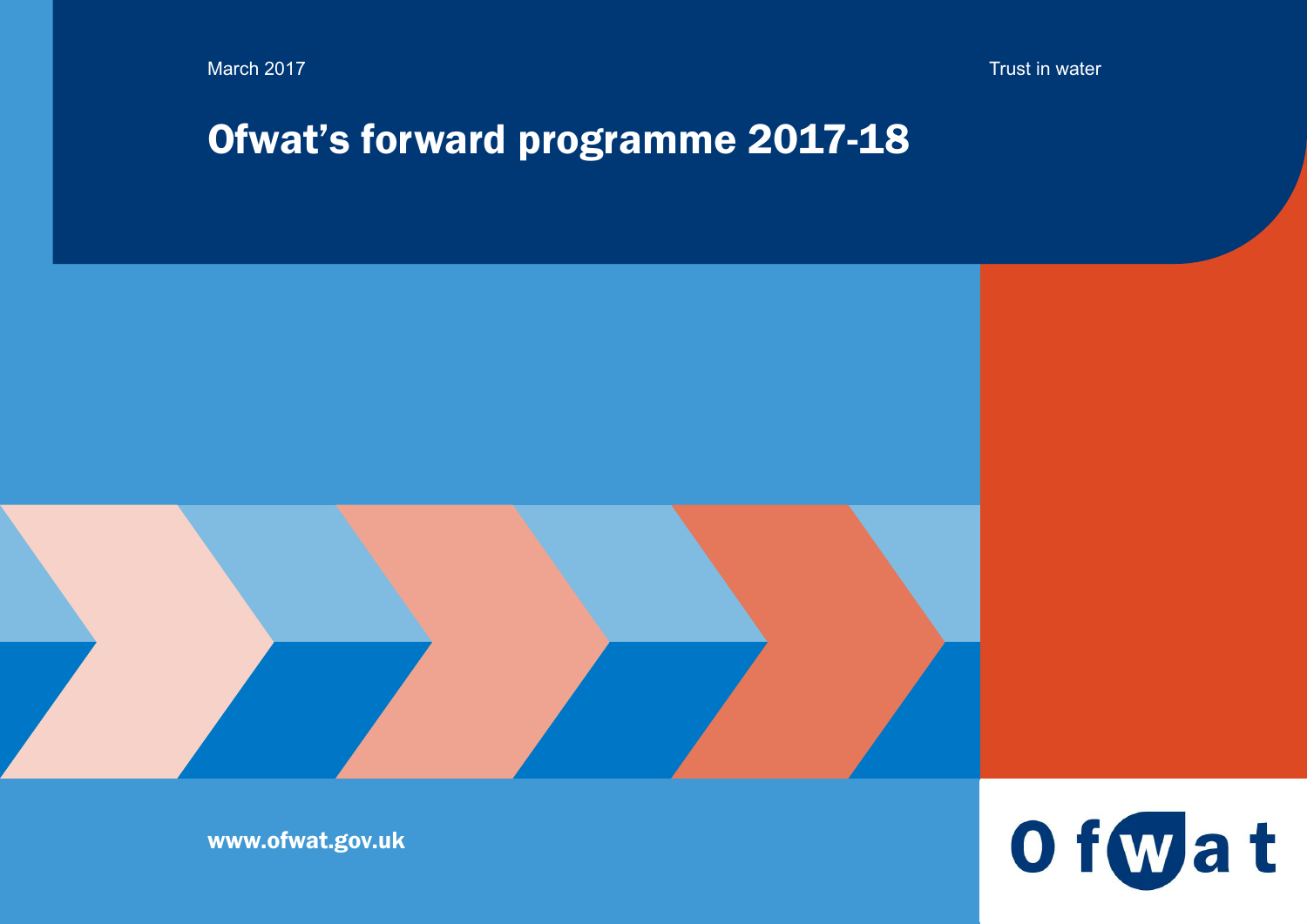# <span id="page-1-0"></span>About our forward programme

Welcome to our forward programme for the financial year 2017-18. Our work programme is designed to help us deliver our strategy, 'Trust in [water'.](http://www.ofwat.gov.uk/about-us/meeting-the-challenges/)

Our forward work programme reflects changes since and as a result of our consultation on our draft forward programme between 23 January and 13 February 2017. The responses we received are available on our website.

Our strategy is the means through which we fulfil our statutory responsibilities. We also carry out our relevant functions in accordance with the strategic policy statements (SPSs) we receive from the UK and Welsh Governments.

Each government is currently preparing an SPS for us, which will shortly replace their existing guidance. So, we have described how our [work](URL  http://www.ofwat.gov.uk/consultation/forward-programme-consultation/) [programme](URL  http://www.ofwat.gov.uk/consultation/forward-programme-consultation/) aligns with their draft priorities and [objectives.](URL  http://www.ofwat.gov.uk/consultation/forward-programme-consultation/)

We have agreed this approach with the UK and Welsh Governments.

We continually review what we do to make sure we are delivering the right things in an efficient way and that our own priorities are in line with both governments' priorities as set out in their SPSs to us. This includes simplifying our approach to regulation.

More information about who we are and what we do can be found on our website at [www.ofwat.gov.uk.](http://www.ofwat.gov.uk/)

About our forward [programme](#page-1-0)

[Regulation](#page-2-0) in England and Wales

Our [priorities](#page-3-0)

Our [programmes](#page-4-0)

[Milestones:](#page-5-0) April to June 2017

July to [September](#page-6-0) 2017

October to [December](#page-7-0) 2017

[January](#page-8-0) to March 2018

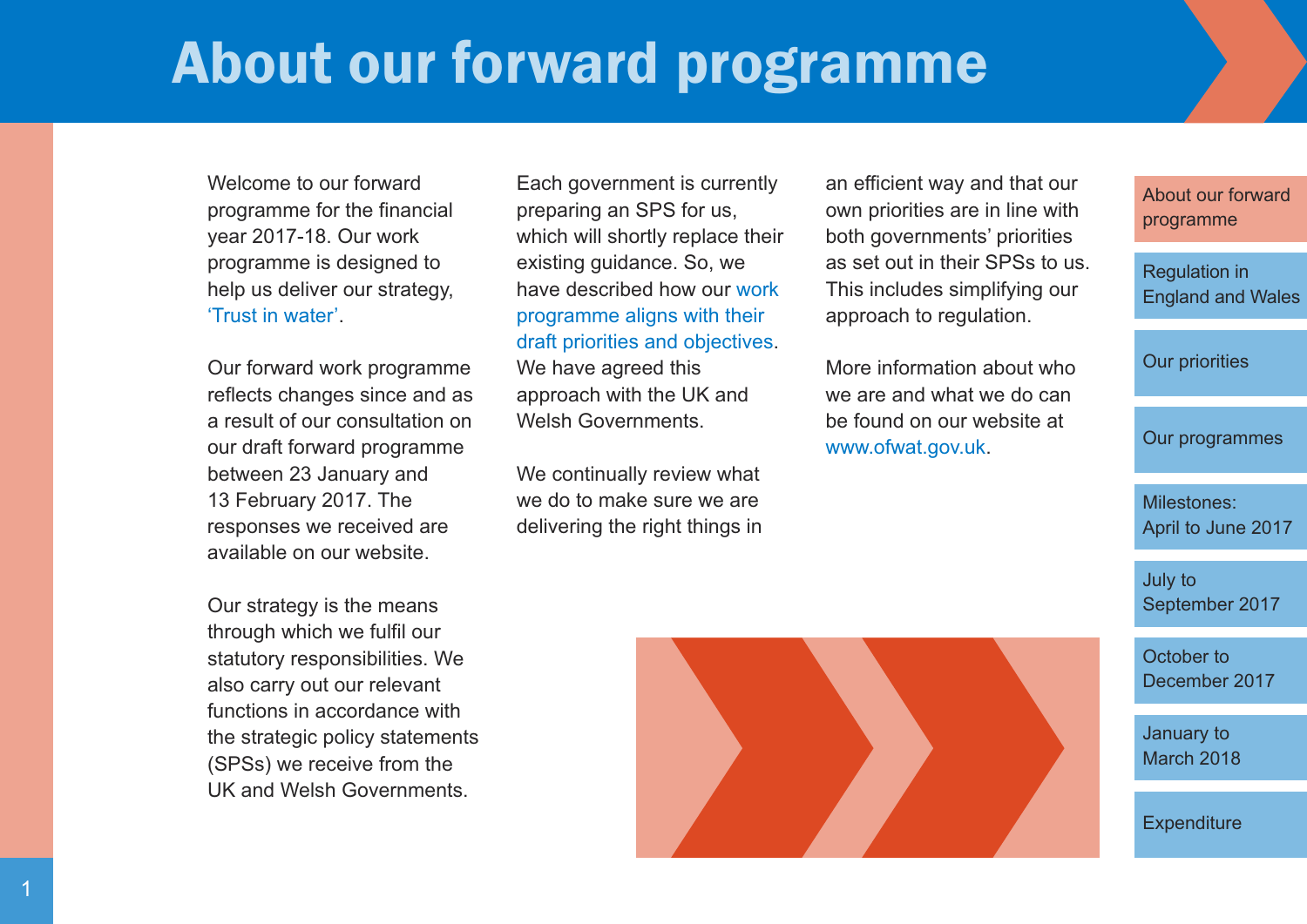# <span id="page-2-0"></span>Regulation in England and Wales

### **Ofwat**

We operate within the overall strategic and policy framework set out by the UK Government and Welsh Government for the water sector in England and Wales respectively.

We will reflect changes in this framework, for example those that may result from the Wales Act 2017, in our regulation.

Where necessary, and taking into account specific circumstances, we will adopt a different approach for English and Welsh companies in the way we regulate.

#### Wales

The Welsh Government has consulted on its 'Strategic Priorities and Objectives Statement to Ofwat' – which we must act in accordance with. Its draft priorities (among others) include:

- affordable bills for current and future customers;
- improving the social, economic, environmental and cultural wellbeing of Wales;
- not extending competition; and
- long-term, resilient solutions.

### England

The UK Government is consulting on its strategic priorities and objectives statement to Ofwat – which we must act in accordance with. Its draft headline priorities include:

- securing long-term resilience;
- protecting customers; and
- making markets work.

About our forward [programme](#page-1-0)

[Regulation](#page-2-0) in England and Wales

Our [priorities](#page-3-0)

Our [programmes](#page-4-0)

[Milestones:](#page-5-0) April to June 2017

July to [September](#page-6-0) 2017

October to [December](#page-7-0) 2017

[January](#page-8-0) to March 2018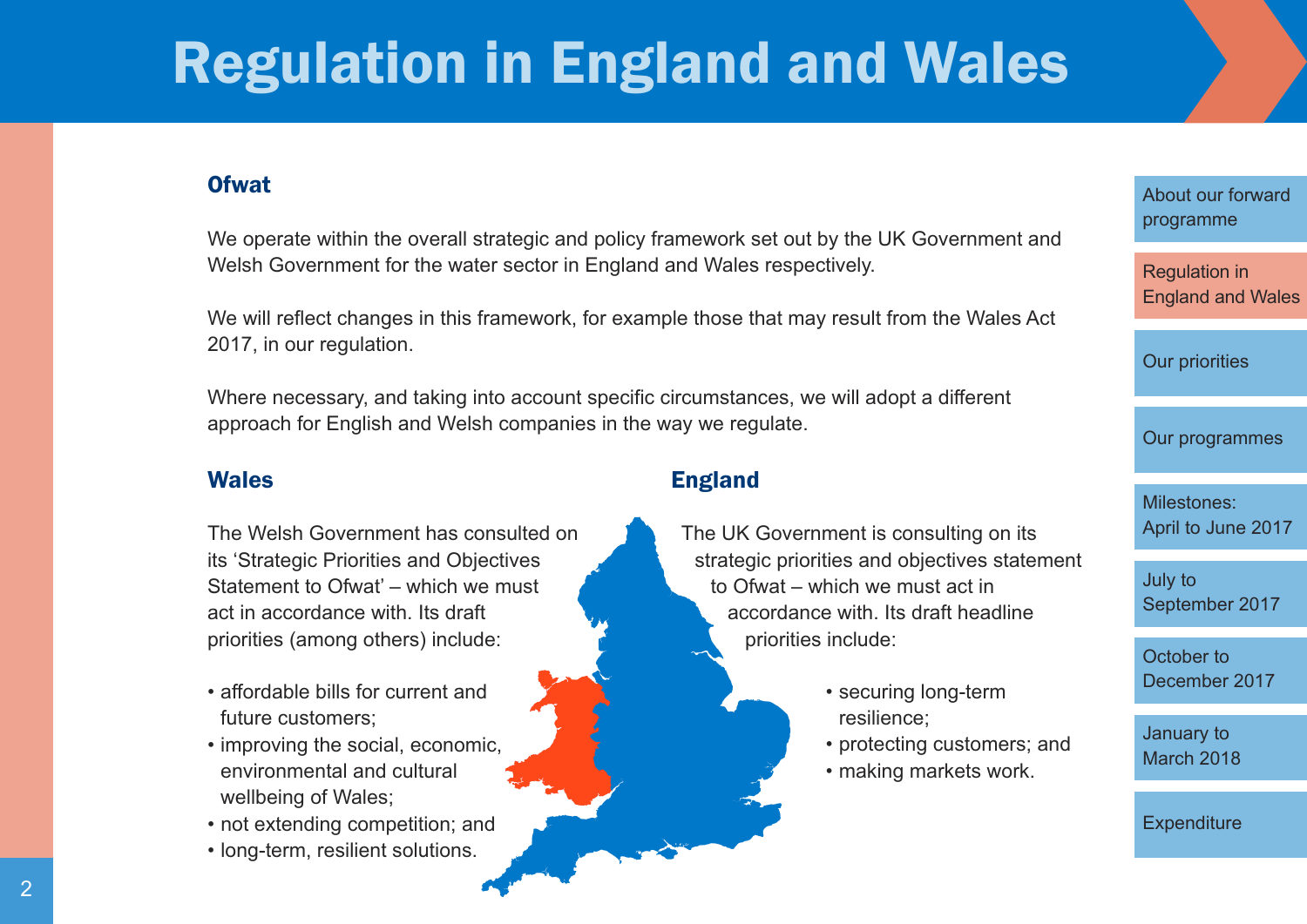# <span id="page-3-0"></span>Our priorities

# Our priorities are the areas where we can make the biggest impact for customers.

We review our priorities each year to make sure we are delivering the maximum benefit to customers. Our priorities are as follows.

- Working with and challenging the sector to improve the customer experience in particular by improving resilience, delivering a step change in customer service, maintaining affordability and driving efficiency.
- Improving information and transparency in the sector to hold companies to account.
- Supporting the development and investability of markets, to enable the sector to deliver more for less.
- Securing stakeholder engagement and support for change.
- Ensuring Ofwat has the skills, experience, systems, processes and culture to deliver the strategy.



About our forward [programme](#page-1-0)

[Regulation](#page-2-0) in England and Wales

Our [priorities](#page-3-0)

Our [programmes](#page-4-0)

[Milestones:](#page-5-0) April to June 2017

July to [September](#page-6-0) 2017

October to [December](#page-7-0) 2017

[January](#page-8-0) to March 2018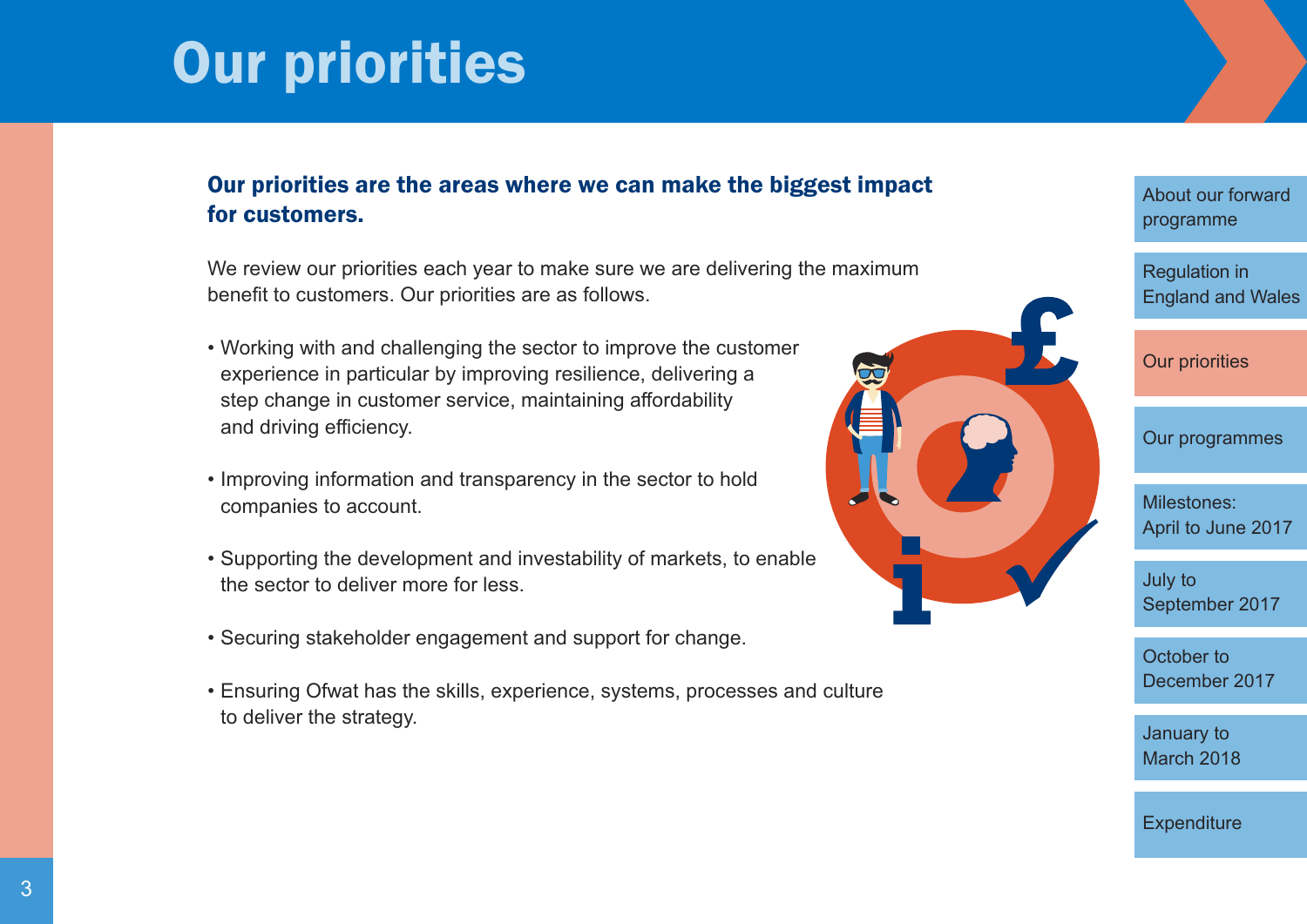# Our programmes

<span id="page-4-0"></span>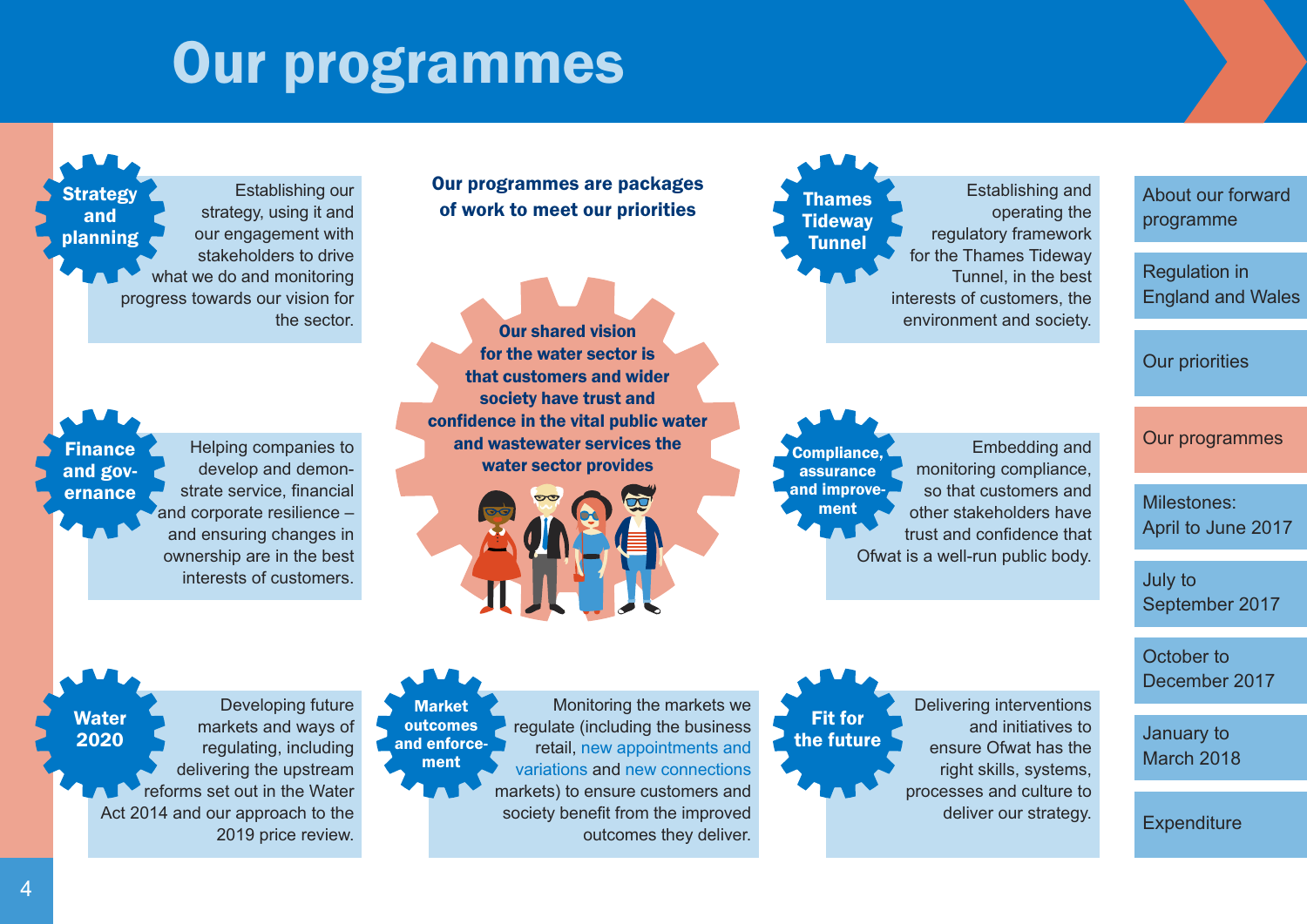# <span id="page-5-0"></span>April to June 2017 milestones

#### Strategy and planning

Contribute to the National Infrastructure Commission's assessment of water and wastewater infrastructure.

Host a cross-sector event on water and wastewater resilience to bring together thinking across the community, and share learning, approaches and expectations.

Host a cross-sector event on customers, with a focus on the findings of our customer data work stream.

## Market outcomes and enforcement

Following the business retail water market being opened by the UK Government on 1 April 2017, begin monitoring the market.

Consult on our codes for the agreements regional and small companies operating wholly or mainly in England enter into in order to adopt infrastructure for new connections that has been provided by other parties ('adoption agreements'). This is to help ensure the new connections market is working well and supports housing growth.

# About our forward [programme](#page-1-0)

[Regulation](#page-2-0) in England and Wales

Our [priorities](#page-3-0)

Our [programmes](#page-4-0)

[Milestones:](#page-5-0) April to June 2017

#### Finance and governance

Stakeholder event for non-executive directors of companies to improve dialogue between Ofwat and company Boards and encourage good corporate governance.

#### Thames Tideway Tunnel

Decision whether to approve a variation to the Tideway works. Varying the works will enable Thames Water's proposed flood alleviation scheme (Counters Creek) to flow into the Tideway Tunnel.

### Compliance, assurance and improvements

Publish and lay our annual report and accounts 2016-17 before the UK Parliament and National Assembly for Wales to account for our work and expenditure during the year.

July to [September](#page-6-0) 2017

October to [December](#page-7-0) 2017

[January](#page-8-0) to March 2018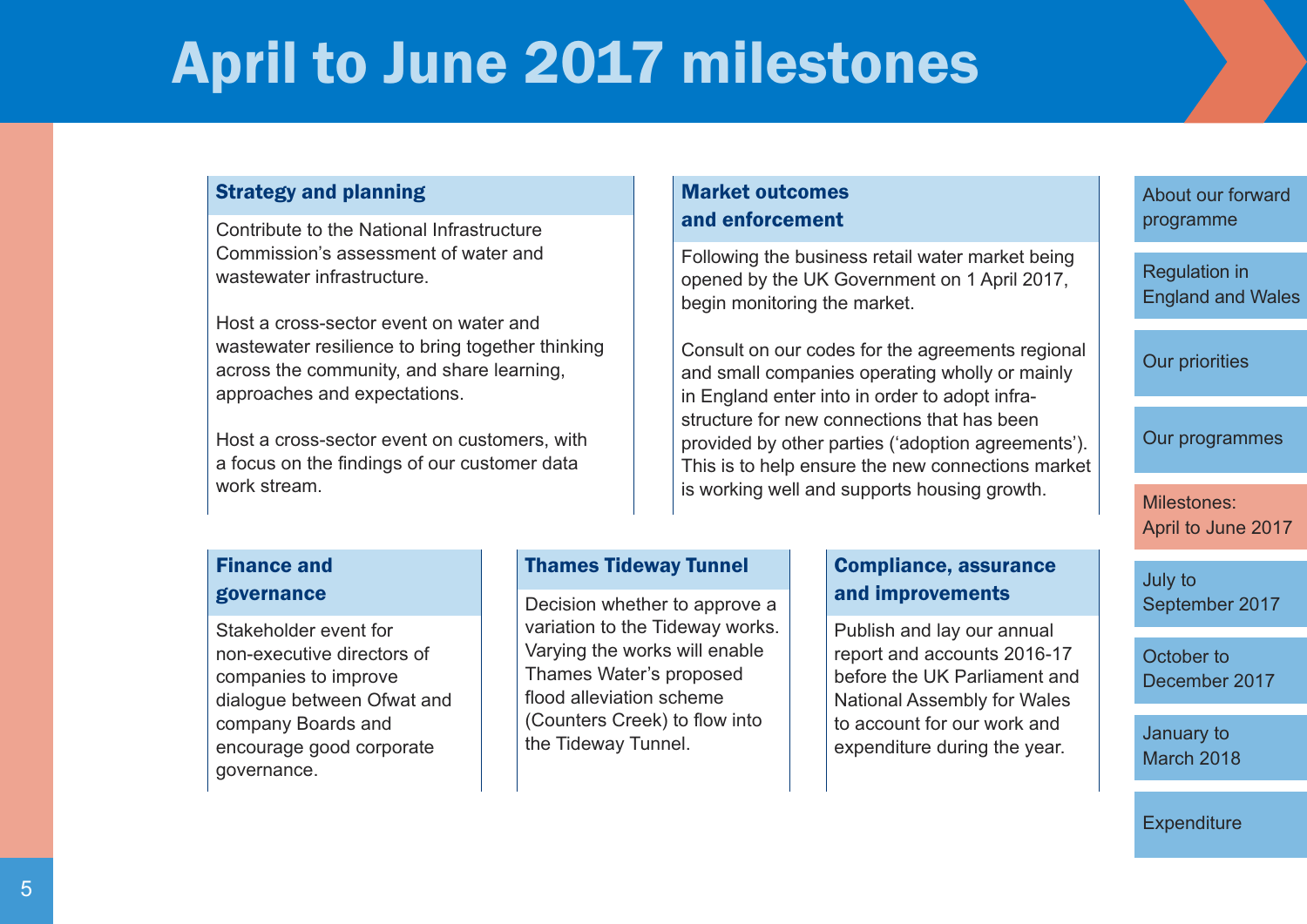# <span id="page-6-0"></span>July to September 2017 milestones

#### Water 2020

As part of our preparation for the 2019 price review, consult on our draft methodology for setting the price limit, performance commitment and incentive framework ('price controls') for regional water and wastewater companies. This will set out our proposed expectations for companies' business plans in terms of affordability, customer engagement, service and water and wastewater resilience for the period 2020 to 2025.

#### Market outcomes and enforcement

Engage stakeholders on the findings of our market study into how the market for new appointments and variations is working, including potential actions to address any issues identified by the study.

#### Finance and governance

Introduce a pilot data capture system for collecting information from regional companies' annual performance reports in a more efficient way.

Consult on changes to our guidance for regional companies' annual performance reports in light of our consultation on business planning expectations for our 2019 price review.

#### Fit for the future

Following our selection scheme, our new graduates will start with us in September to support critical skills development as part of our strategic workforce plan.

Test the market to find a partner to assist us with assessing how we deliver our corporate enabling services.

About our forward [programme](#page-1-0)

[Regulation](#page-2-0) in England and Wales

Our [priorities](#page-3-0)

Our [programmes](#page-4-0)

[Milestones:](#page-5-0) April to June 2017

July to [September](#page-6-0) 2017

October to [December](#page-7-0) 2017

[January](#page-8-0) to March 2018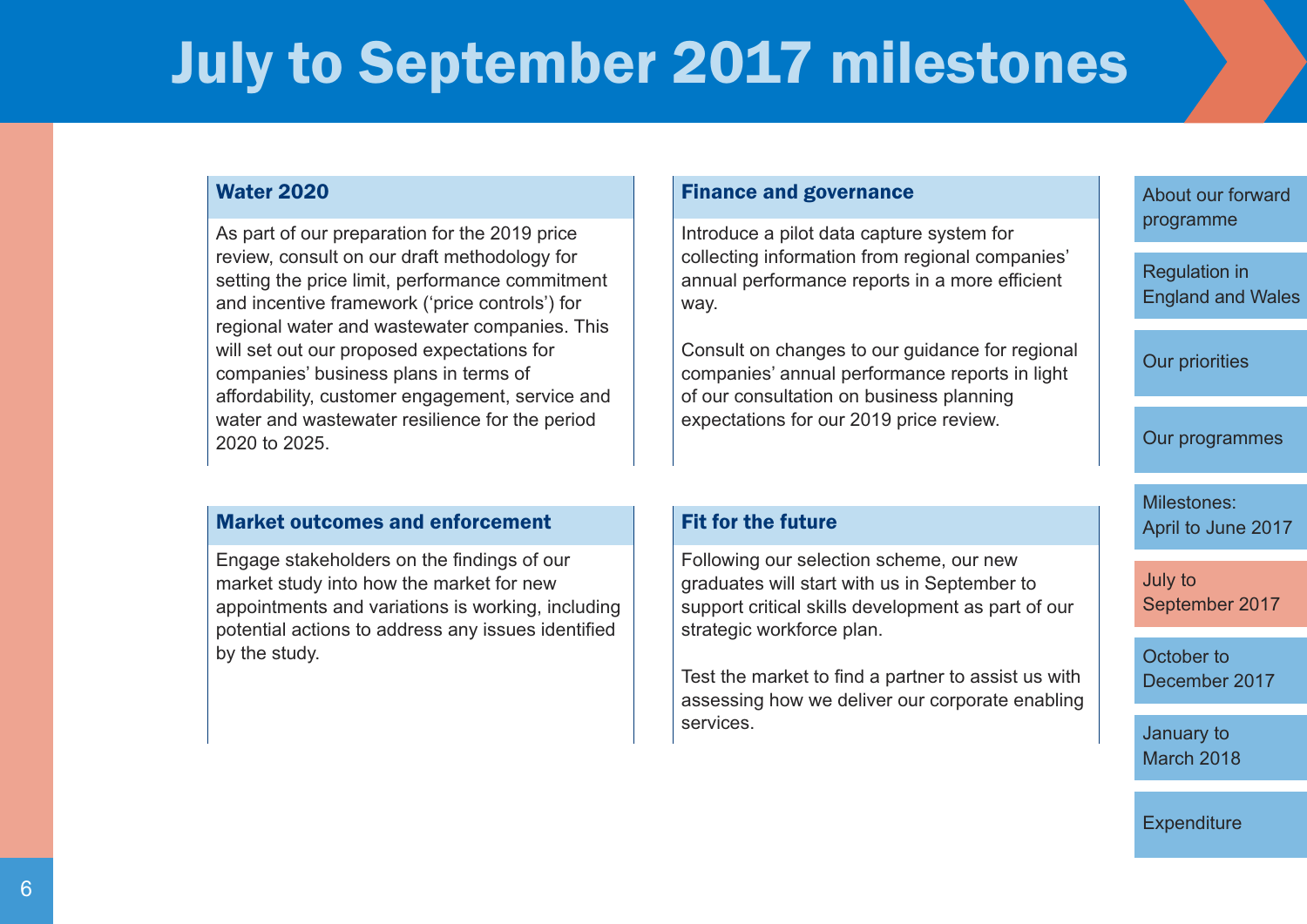# <span id="page-7-0"></span>October to December 2017 milestone[s](#page-9-0)

#### Water 2020

Consult on and determine the in-period rewards and penalties for outcome delivery incentives for three regional water and wastewater companies, based on their performance during 2016-17.

Following our consultation, publish our final methodology for setting the price controls for regional companies beyond 2020.

Implement a training programme to prepare our staff for the 2019 price review.

Publish rules for companies based wholly or mainly in Wales must use in setting their charges, subject to enabling work from the Welsh Government.

#### Finance and governance

Publish results of our analysis of regional companies' performance, financial resilience, service resilience and board leadership, transparency and governance to hold them to account.

Assess regional companies against our company monitoring framework to challenge them to publish good quality information about their performance for customers and others.

Complete changes to companies' licences to make them more streamlined.

#### Fit for the future

Publish our refreshed People strategy.

Implement systems to improve information management and support more efficient processes.

About our forward [programme](#page-1-0)

[Regulation](#page-2-0) in England and Wales

Our [priorities](#page-3-0)

Our [programmes](#page-4-0)

[Milestones:](#page-5-0) April to June 2017

July to [September](#page-6-0) 2017

October to [December](#page-7-0) 2017

[January](#page-8-0) to March 2018

**[Expenditure](#page-9-0)** 

### Thames Tideway **Tunnel**

Two-year review of progress on Thames Tideway Tunnel.

### Market outcomes and enforcement

Publish updated guidance on how we consider sewer flooding complaints where a customer thinks a company is not meeting its statutory duty to ensure its area is effectually drained.

Issue our final codes for adoption agreements to regional and small companies operating wholly or mainly in England to support the new connections market.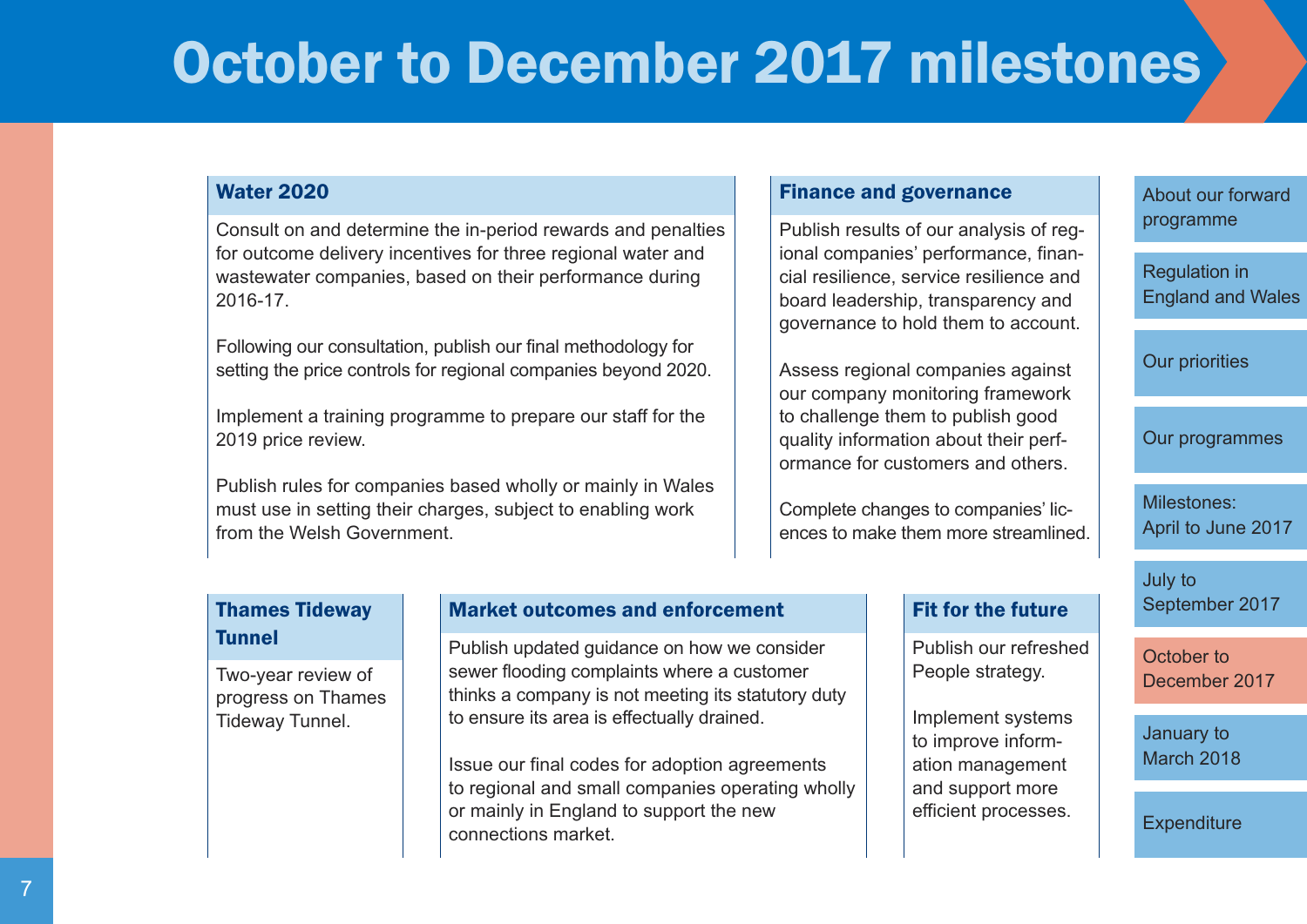# <span id="page-8-0"></span>January to March 2018 milestones

### Strategy and planning

Consult on our draft forward programme of work for 2018-19 to get feedback from our stakeholders on our plans, and publish the final version ahead of the new financial year.

Publish our updated five-year business plan for 2018-19 to 2022-23.

#### Water 2020

Begin our assessment of regional and small companies' draft water resource management plans during the 12-week public consultation period. The public consultation period will start in England in January 2018 and in Wales in March 2018.

#### Market outcomes and enforcement

Publish the first performance results on the business retail market, which opens to full competition in England in April 2017, as part of our market monitoring framework.

### Finance and governance

Carry out a detailed assessment ('targeted review') of service area to hold service providers to account and encourage better services for customers and wider society.

Consult on changes to our guidance to regional companies in preparing their annual report for 2018-19 to improve accountability.

About our forward [programme](#page-1-0)

[Regulation](#page-2-0) in England and Wales

Our [priorities](#page-3-0)

Our [programmes](#page-4-0)

[Milestones:](#page-5-0) April to June 2017

July to [September](#page-6-0) 2017

October to [December](#page-7-0) 2017

[January](#page-8-0) to March 2018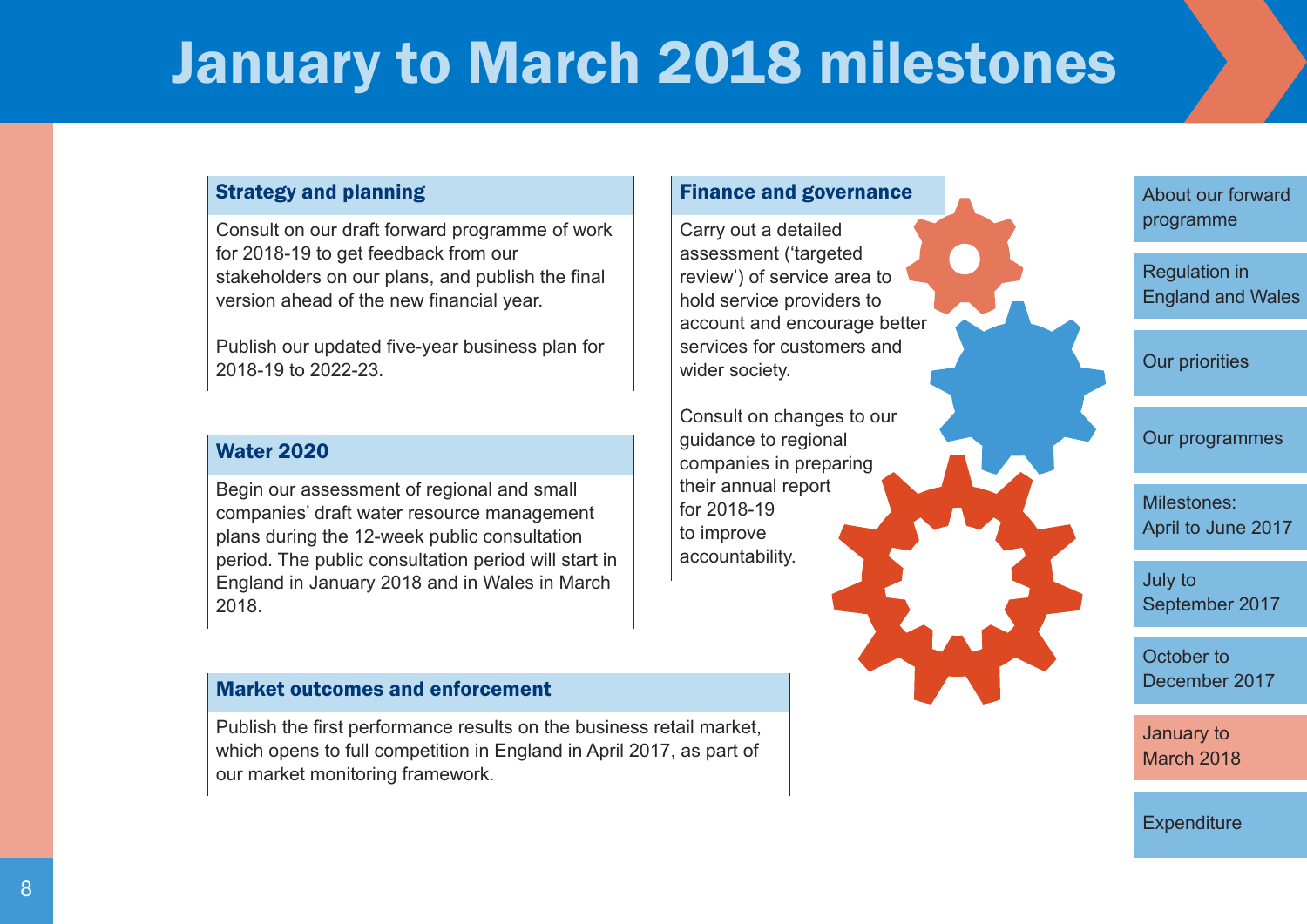# <span id="page-9-0"></span>Expenditure

We aim to fulfil our responsibilities effectively and efficiently.

Our expenditure requirements are met by licence fees, which customers ultimately pay for in their water and wastewater bills. We recover these licence fees from the water companies we regulate.

We continuously seek improvements in the value for money we deliver and innovation in the ways we work.

| Licence fee                                          | £ million |
|------------------------------------------------------|-----------|
| Core Ofwat budget                                    | 24.2      |
| <b>Water Supply and Sewerage</b><br>Licensing (WSSL) | 1.0       |
| Thames Tideway*                                      | 0.5       |
| Total                                                | 25 7      |

\* Recovered from Thames Water and Tideway respectively.

### Changes to our planned work

As part of our role we are required to carry out a range of reactive work such as licensing of companies and licence enforcement investigations. We plan our resources on the basis of a certain level of these activities but if we receive more than expected we may need to reprioritise other work. We will notify stakeholders where there are significant changes.

### Collaboration with other regulators

We can develop more efficient and effective regulation by learning from other sectors and working closely with other regulators. We contribute directly to the work of the [UK](http://www.ukrn.org.uk/) [regulators](http://www.ukrn.org.uk/) network, and draw on the network to inform our own work.

About our forward [programme](#page-1-0)

[Regulation](#page-2-0) in England and Wales

Our [priorities](#page-3-0)

Our [programmes](#page-4-0)

[Milestones:](#page-5-0) April to June 2017

July to [September](#page-6-0) 2017

October to [December](#page-7-0) 2017

[January](#page-8-0) to March 2018